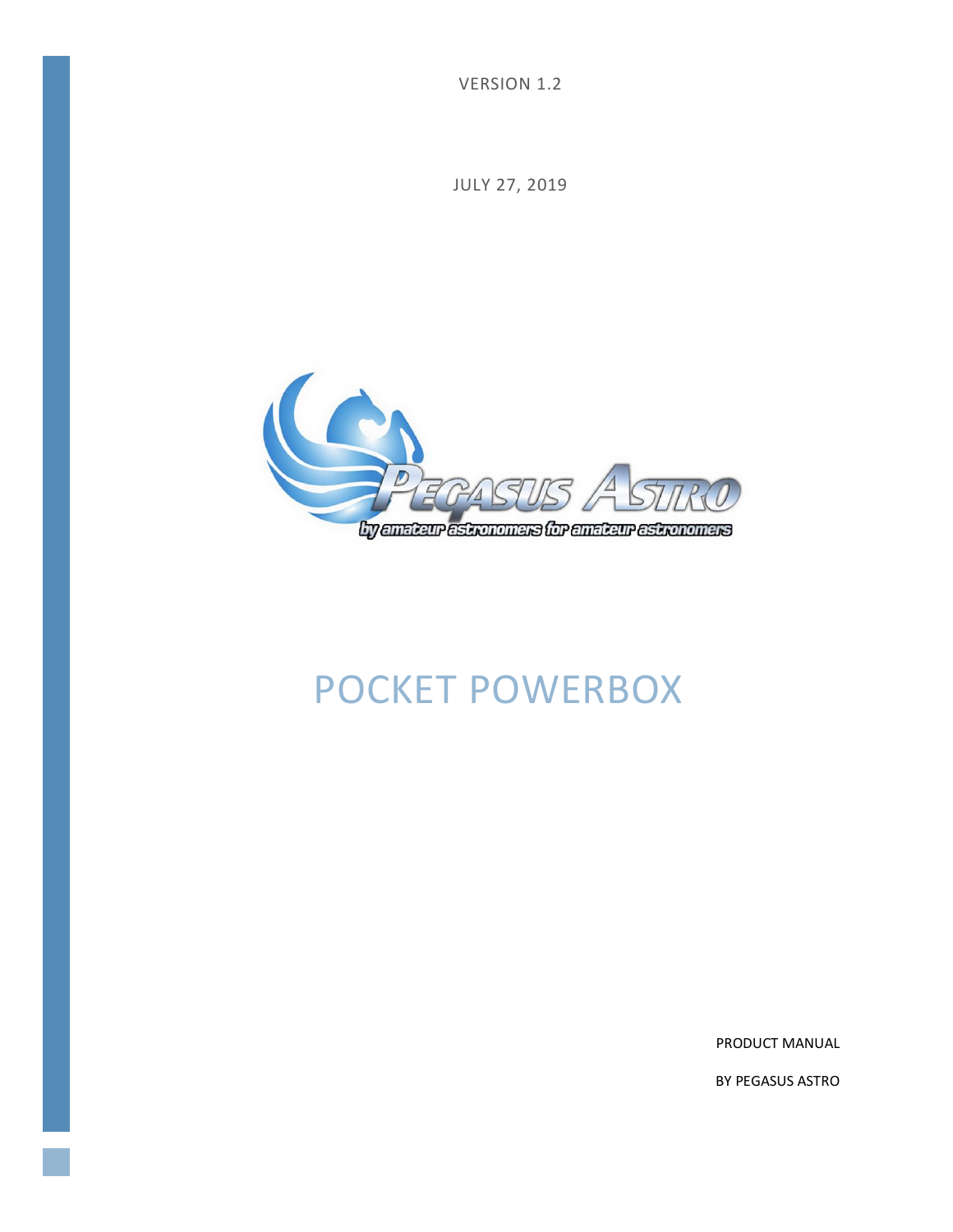## **INTRO**

Thank you for purchasing our Pegasus Astro – Pocket Powerbox. **Pocket Powerbox** (in short PPB) is suitable for the "grab and go" astronomer / photographer. Device can provide 10 Amps of electric power, has four 12V outputs, two dew heater channels, a 8V DSLR/Camera power output and an environmental sensor to constantly monitor humidity and temperature. Controller can adjust the dew heaters consulting the sensor temperature / humidity values and calculating the dew point of the environment.

## **CONTROLLER CARE**

- Controller is protected from moisture but it is not waterproof and it should be kept clean and dry.
- Excessive moisture for long periods of time can damage electronics and connectors
- Do not allow solvents or chemicals to come into contact with the device
- Store controller indoor in a dry room when not in use for long time
- Do not touch the internal components as they may get hot when in use

## **DESIGN OVERVIEW**

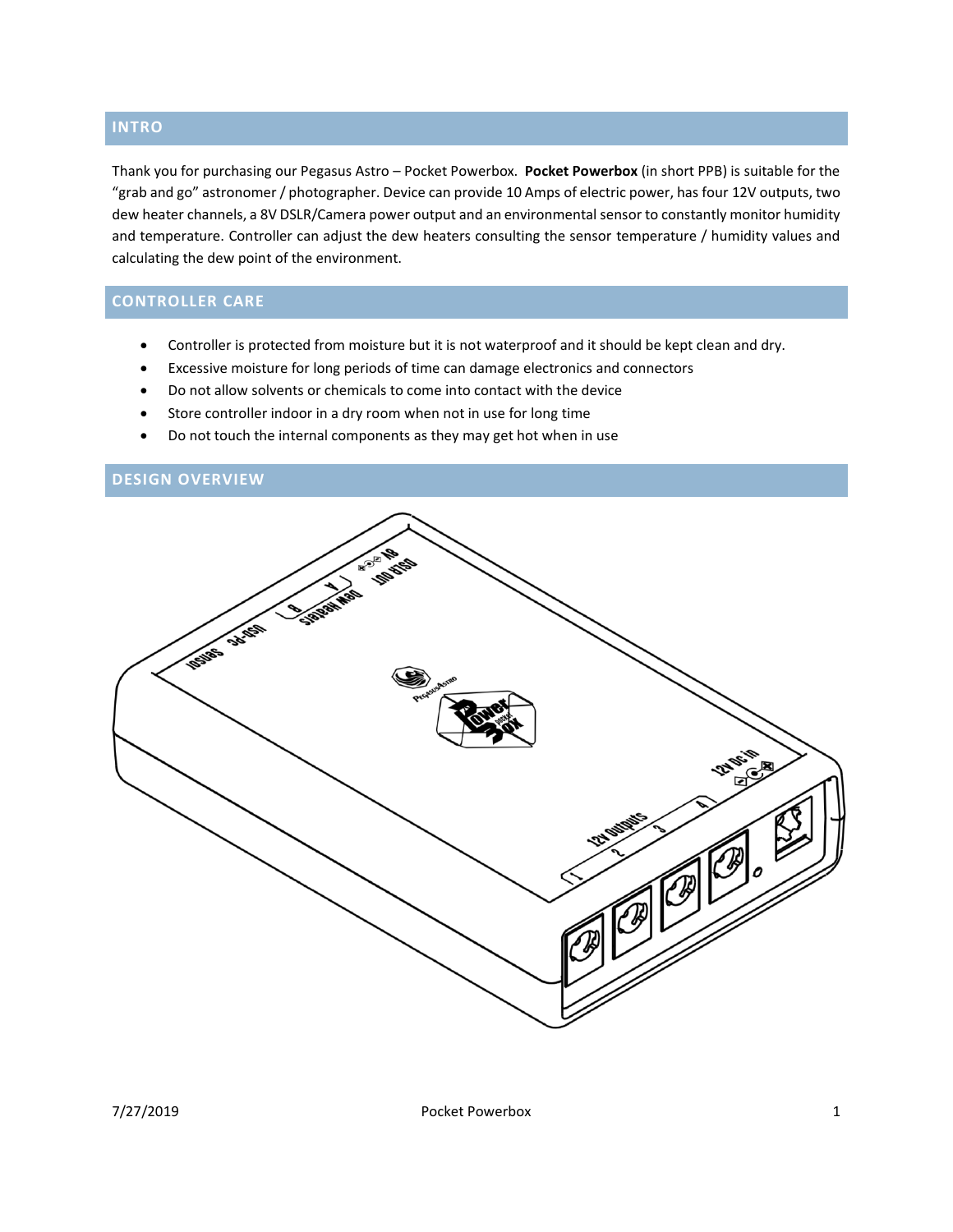Front Side View: *From left to right*



- 4 x 12V Outputs, 2.1mm, Center Pin Positive
- Red Led Indicator
- Power Input, 2.1mm, Center Pin Positive

Back Side View: *From left to right*



- 8V DSL Output, 2.1mm, Center Pin Positive
- 2 x Channel 12V PWM Duty Cycle Outputs For dew heaters / flatbox / fans (6 Amps each)
- USB type B Input
- Stereo 3.5mm socket, Environmental Sensor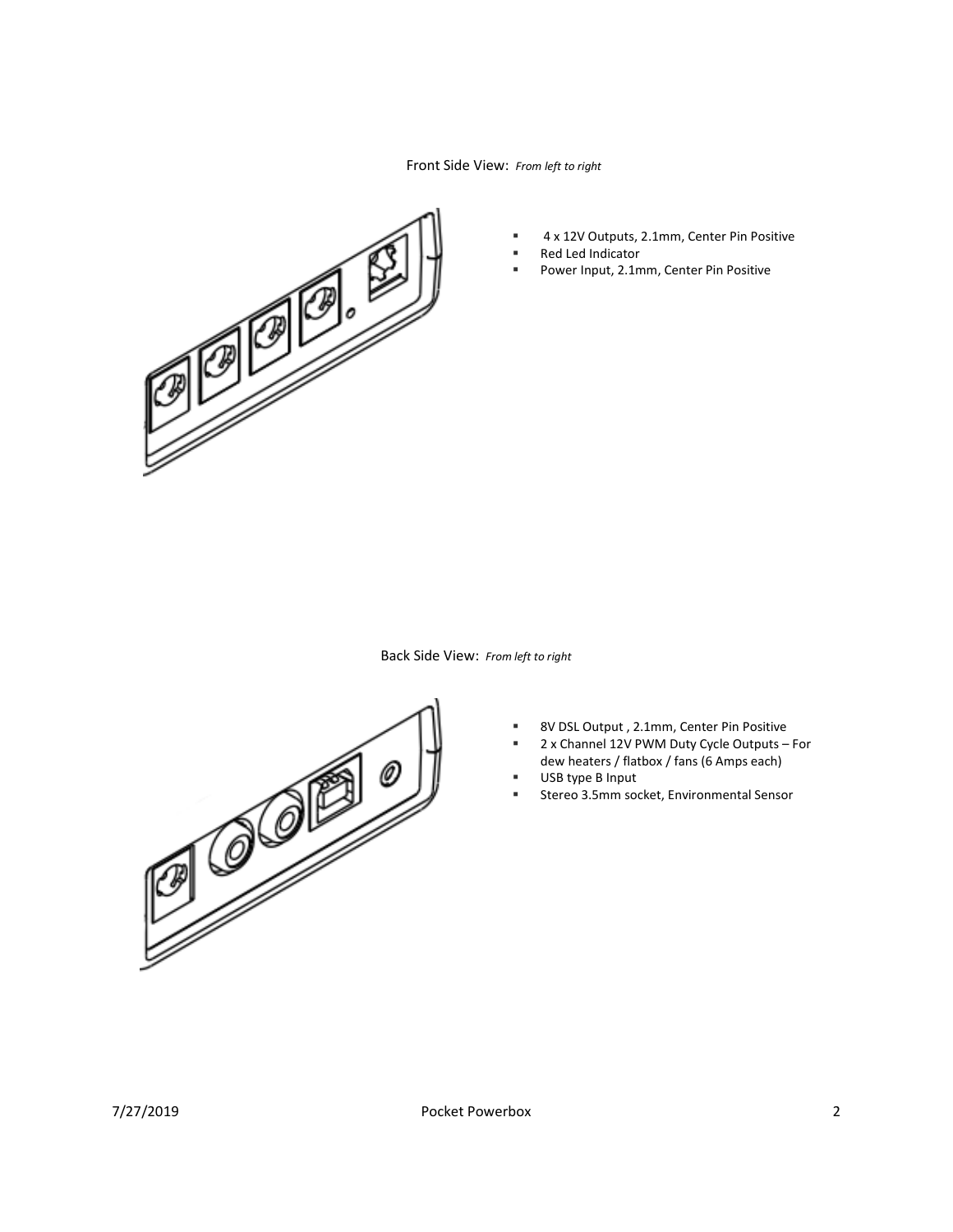## **What is inside the box**



#### **POWER INPUT**

Controller can accept voltage ranges from DC 11V – 14.5V \*. We strongly recommend to use a branded linear or low ripple power supply unit of **12V-13.8V DC**. A 13.8V lead (or calcium/lead) battery is also recommended. Please use a power supply that can provide at least 6 Amps of current. For your observatory needs you might need 10-15Amps of current.

#### Under no circumstance exceed DC 15V input as you will cause a severe damage to the internal controller

Unit has been designed with reverse polarity protection. If you accidentally reverse the power source polarity, the unit will cut the power. The controller is fitted with a 2.1mm DC power connection which powers on the unit.

Insert the 2.1mm plug on the DC power cable. Controller will initialize and the status LED will turn solid red after 4 seconds. *(The 4 seconds wait time duration is on purpose for a new firmware upload process)*

\* Above 14.5V the Pocket Powerbox will shut down all 12V output ports to save your precious equipment from overvoltage.

#### **DATA CONNECTIVITY**

A USB2 Type B port at the side of the unit accepts the USB cable for PC connection. A 1.8m USB type B cable is supplied in the package.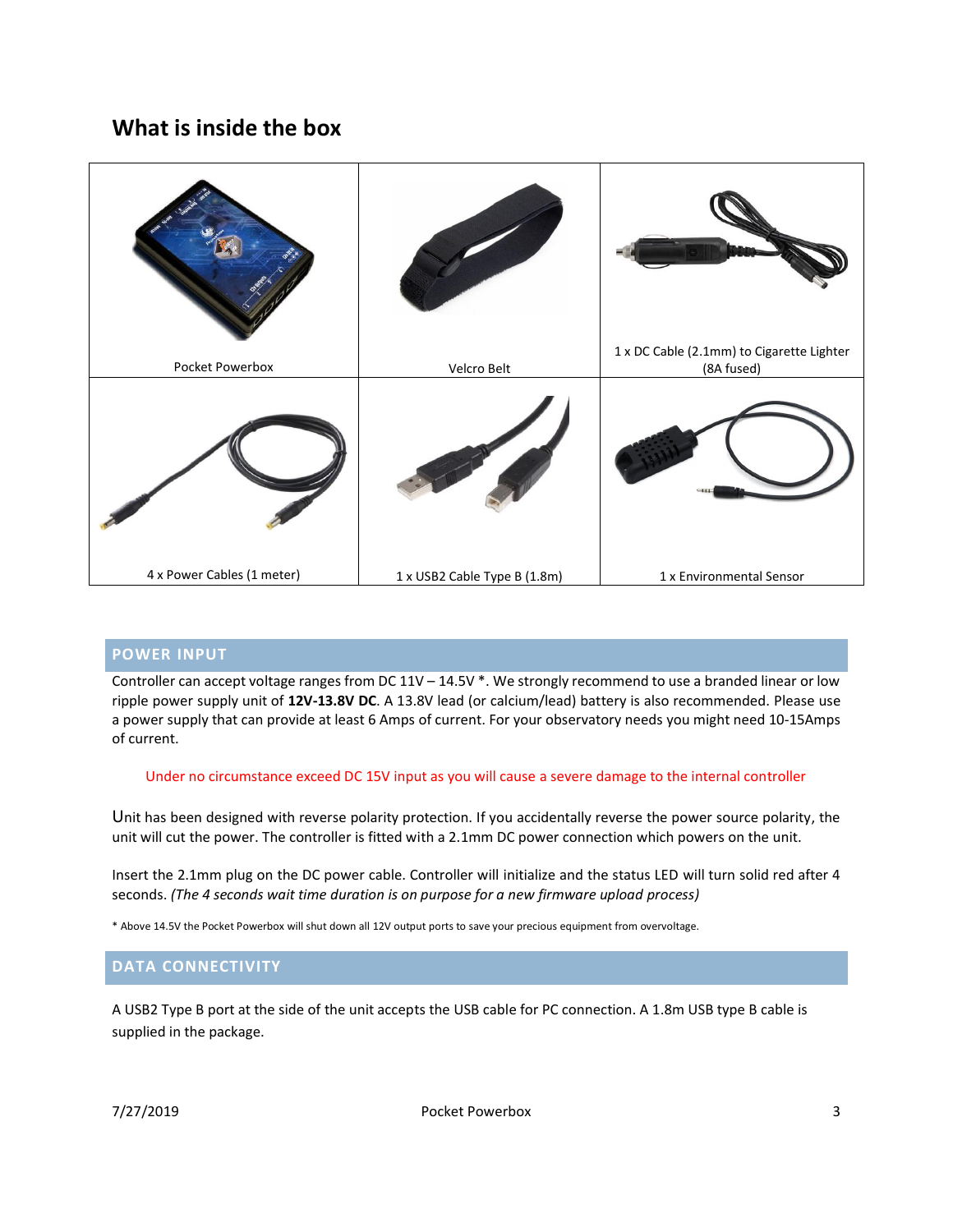#### **12V POWER OUTPUTS**

Pocket Powerbox device has:

■ Four (4) 12V DC unregulated outputs. All outputs are driven by a single Smart Mosfet, capable to deliver up to 10 Amps of current (in total). This mosfet incorporates a broad range of smart features like diagnose and protection.

12V Channel can be switched ON/OFF via software Each 12V power output has the following specification:

| Voltage type             | Port                                      |
|--------------------------|-------------------------------------------|
| 12V-13.8V DC unregulated | 2.1mm DC Power Jack / Center Pin Positive |

#### **DEW HEATER OUTPUTS**

Device has two (2) channel dew heater outputs. Like power outputs, each dew heater output includes a Smart Mosfet type, capable to deliver up to 5 Amps of power per channel.

**Auto-Dew**: A smart function exists in the controller's firmware: The controller consults the environmental readings of the dew point and automatically adjust power of the Dew Heaters. This functionality can be switched on / off from the software and **the setting is stored in controller's memory**

**Please notice**: Dew heater outputs are also suitable to light a flat panel or turn your telescope's fans.

| Voltage type                    | Port                          |
|---------------------------------|-------------------------------|
| 12-13.8V DC, PWM - Duty Cycle % | RCA Female Jack / 5 Amps Each |

#### **BUILT IN POWER SENSORS**

Main output channel (4 x 12V) incorporates a current meter. A Smart Mosfet is capable to diagnose the power consumption of these 4 ports and provide protection against overload, over temperature and short circuit.

**Please note** that there is no current meter for Dew Channels and for DSLR Output.

A DC voltmeter is installed after controller's power input. (Measures 5 – 15 Volts) A current meter is installed after controller's power input. (Measures 0 – 30 Amps)

#### **DSLR OUTPUT**

A 2.1mm DSLR Output provide 8V and 3A of current (max). You can use a wide range of our Battery Couplers (NIKON / Canon / Fuji / Sony) to provide constant power to your DSLR / Mirrorless camera.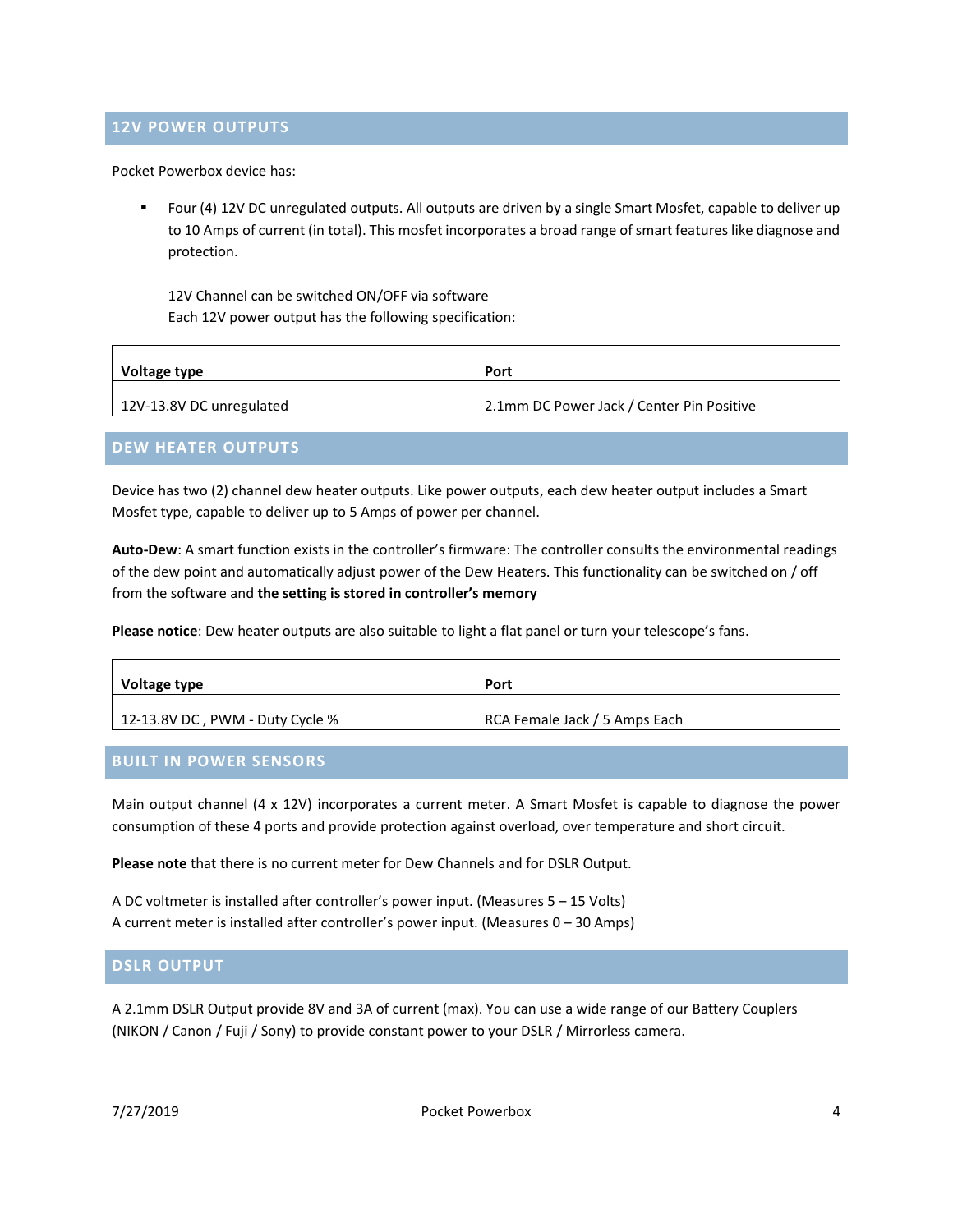| Voltage type    | Port                                      |
|-----------------|-------------------------------------------|
| 8V DC regulated | 2.1mm DC Power Jack / Center Pin Positive |

DSLR Output can turn ON/OFF via software

#### **ENVIRONMENTAL SENSOR**

The stock probe is an external temperature / humidity sensor which is attached to the PPB controller. It comes with length of 60cm cable. Probe measures:

- 0 to 100% humidity readings with 2-5% accuracy
- -40 to 80°C temperature readings ±0.5°C accuracy

The unit automatically detects the presence of the probe and gets temperature readings every 15 seconds.

A mini stereo socket connects the temperature/humidity sensor with the Pocket Powerbox controller.



**Note:** Please ensure that the sensor is plugged into the sensor port before powering up the device.

#### **RESET WATCHDOG**

A watchdog resets the device if for any reason there is no response from the controller after two (2) seconds. A neat feature in the unlikely event of a microcontroller freeze – when have a remote observatory and you need to be sure that everything works as expected.

#### **STATUS LED**

A red colored LED is fitted on the right front side of the unit. The light pattern displayed by the led indicated the status of the device. The led can be turned on / off from the software at your demand.

| Permanently Light | Device is up and running |
|-------------------|--------------------------|
|-------------------|--------------------------|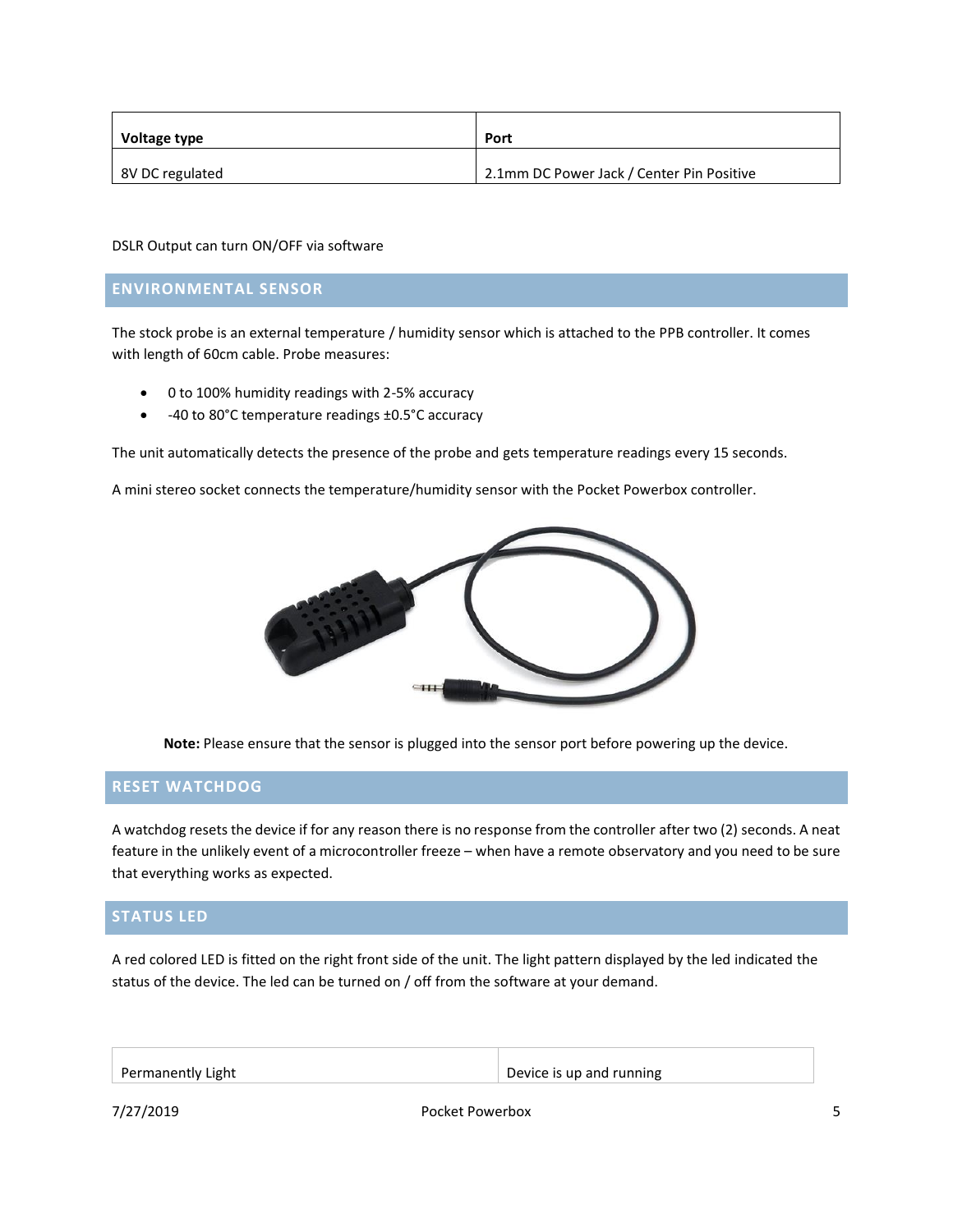| Flashing Light (4 times every 4 sec) | Device entered to firmware upload                                                                                           |
|--------------------------------------|-----------------------------------------------------------------------------------------------------------------------------|
| Flashing Light (once per second)     | A power issue (overvoltage) exists and<br>controller had already shut down the ports.<br>Check diagnose message in software |
| Permanently Off                      | Controller not operational or LED switched off<br>from software                                                             |

## **MOUNTING**

Device is very light weighted. A typical Velcro which is included in the package can secure in place the controller on the telescope.



#### **RECOMMENDATION.**

- It is wise to select and use good quality and short length USB cables.
- Do the same for power cables. Long and thin power cables will have an effect of voltage drops. This can cause issues to your camera/ccd image quality or mount tracking.
- Make sure you use a good quality DC input socket with a thick power cable (1.5mm each pole). Verify there are no gaps that can cause power disconnect
- Pay extra attention of you are using a "step up voltage converter" in the DC input. You need at least 6 Amps to power all of your devices. (We don't recommend step up converters – buy a good battery or a decent linear PSU).

#### **DIMENSIONS**

| Size (Width, Depth, Height) | $109$ mm x 74mm x 25mm |
|-----------------------------|------------------------|
| Weight                      | 250 grams              |

## **FREQUENTLY ASKED QUESTIONS**

| <b>Question</b>                      | Answer                                                                                               |
|--------------------------------------|------------------------------------------------------------------------------------------------------|
| What kind of power supply do I need? | We strongly suggest to use a good linear 12V / 10A<br>branded power supply. Cheap units will lead to |